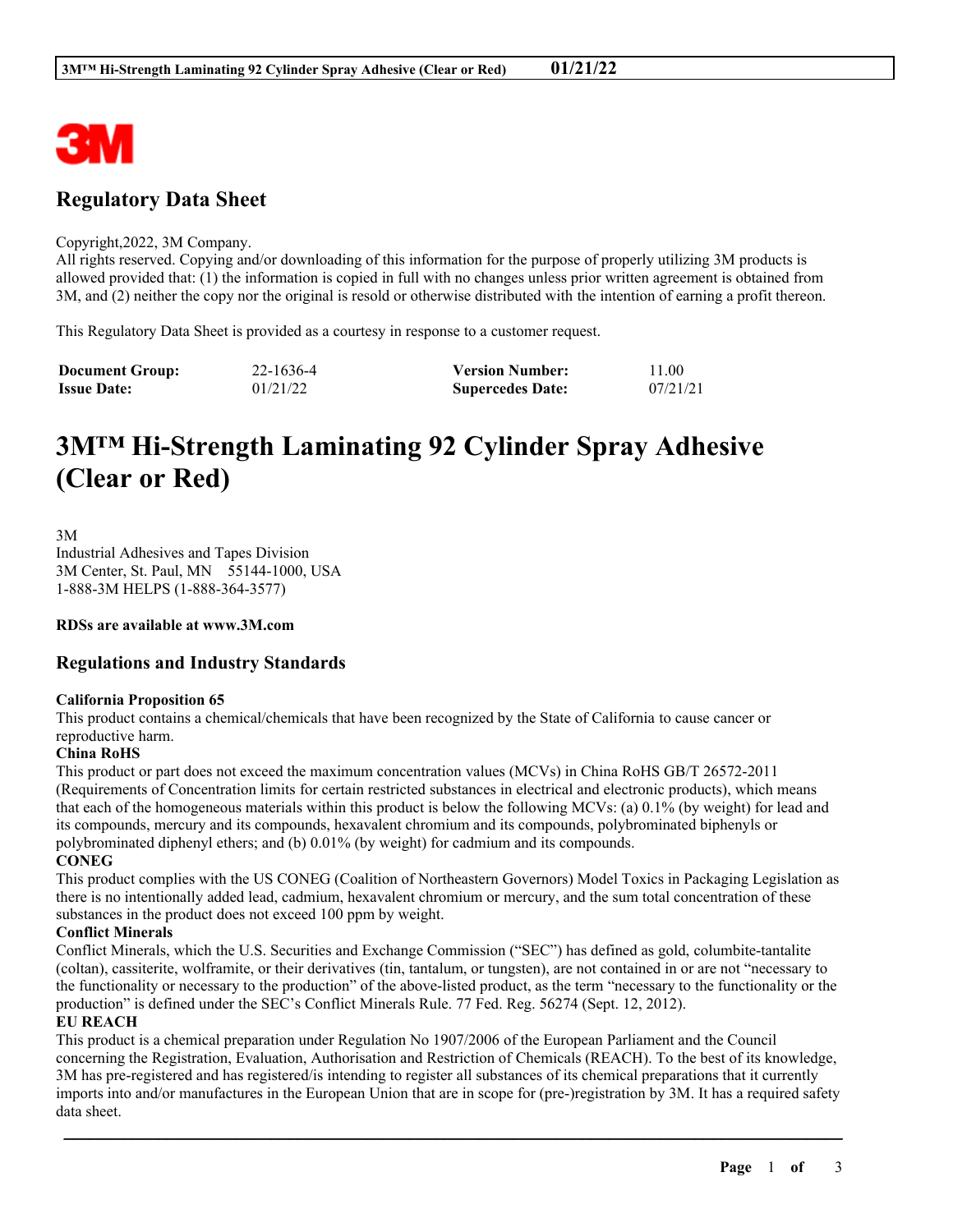### **EU REACH**

This product, including any article that the product is composed of, does not contain at greater than 0.1% by weight a Substance of Very High Concern (SVHC) substance identified according to Article 59 of REACH. This declaration reflects the substances on the candidate SVHC list, effective January 2022.

#### **EU RoHS**

This product does not exceed the maximum concentration values (MCVs) set under EU Directive 2011/65/EU (RoHS recast/RoHS 2), as stated in Annex II to that directive. This means that each of the homogenous materials within this product does not exceed the following MCVs: (a) 0.1% (by weight) for lead, mercury, hexavalent chromium, polybrominated biphenyls or polybrominated diphenyl ethers; and (b) 0.01% (by weight) for cadmium.

### **EU RoHS Phthalates**

This product does not exceed the maximum concentration values (MCVs) for phthalates set under EU Directive 2011/65/EU (RoHS recast/RoHS 2), as amended by EU 2015/863, which applies to finished EEE after July 22, 2019 for Category 1-7, 10- 11 products and after July 22, 2021 for Category 8 and 9 products. This means that each of the homogeneous materials within this product does not exceed the MCV of 0.1% (by weight) for each of the following phthalates: DEHP, BBP, DBP, and DIBP.

### **Sustainability Advantage: Recycled content**

This product does not contain recycled content.

### **TSCA Section 6**

This product is not known to contain 2,4,6-Tri-tert-butylphenol (CAS 732-26-3).

**TSCA Section 6**

This product is not known to contain Decabromodiphenyl Ether (Deca-BDE) (CAS 1163-19-5).

**TSCA Section 6**

This product is not known to contain Hexachlorobutadiene (HCBD) (CAS 87-68-3).

**TSCA Section 6**

This product is not known to contain Pentachlorothiophenol (PCTP) (CAS 133-49-3).

**TSCA Section 6**

This product is not known to contain Phenol, isopropylated phosphate (3:1) (PIP (3:1)) (CAS 68937-41-7).

#### **VOC Restrictions - Industrial**

VOC regulations in the following states may restrict product sale and/or use:

CA, CO, CT, DC, DE, GA, IL, IN, MA, MD, ME, NC, NH, NJ, NY, OH, PA, RI, TX, UT, VA, VT.

VOC values are listed in Section 9 of the corresponding SDS. Review air quality regulations that apply to your location and operations. Contact the appropriate regulatory authorities for guidance.

\_\_\_\_\_\_\_\_\_\_\_\_\_\_\_\_\_\_\_\_\_\_\_\_\_\_\_\_\_\_\_\_\_\_\_\_\_\_\_\_\_\_\_\_\_\_\_\_\_\_\_\_\_\_\_\_\_\_\_\_\_\_\_\_\_\_\_\_\_\_\_\_\_\_\_\_\_\_\_\_\_\_\_\_\_\_\_\_\_\_

# **Chemicals and/or Compounds of Interest**

**Alkylphenol (AP)** : Not intentionally added. **Alkylphenolethoxylates (APE)** : Not intentionally added. **Antimony and (Sb) Compounds** : Not intentionally added. **Arsenic and (As) Compounds** : Not intentionally added. **Asbestos** : Not intentionally added. **Beryllium and (Be) Compounds** : Not intentionally added. **Bismuth and (Bi) Compounds** : Not intentionally added. **Bisphenol A (BPA) (CAS 80-05-7)** : Not intentionally added. **Butyl Benzyl Phthalate (BBP) (CAS 85-68-7)** : Not intentionally added. **Cadmium and (Cd) Compounds** : Not intentionally added. **Chlorinated Paraffins, Short Chain** : Not intentionally added. **Cobalt and (Co) Compounds** : Not intentionally added. **Crystalline Silica** : Not intentionally added. **Decabromodiphenyl Ether (Deca-BDE) (CAS 1163-19-5)** : Not intentionally added. **Di(2-Ethylhexyl) Phthalate (DEHP) (CAS 117-81-7)** : Not intentionally added. **Dibutyl Phthalate (DBP) (CAS 84-74-2)** : Not intentionally added. **Dibutyl Tin Compounds** : Not intentionally added. **Diisodecyl Phthalate (DIDP)** : Not intentionally added. **Diisononyl Phthalate (DINP)** : Not intentionally added. **Di-n-Octyl Phthalate (DNOP) (CAS 117-84-0)** : Not intentionally added.